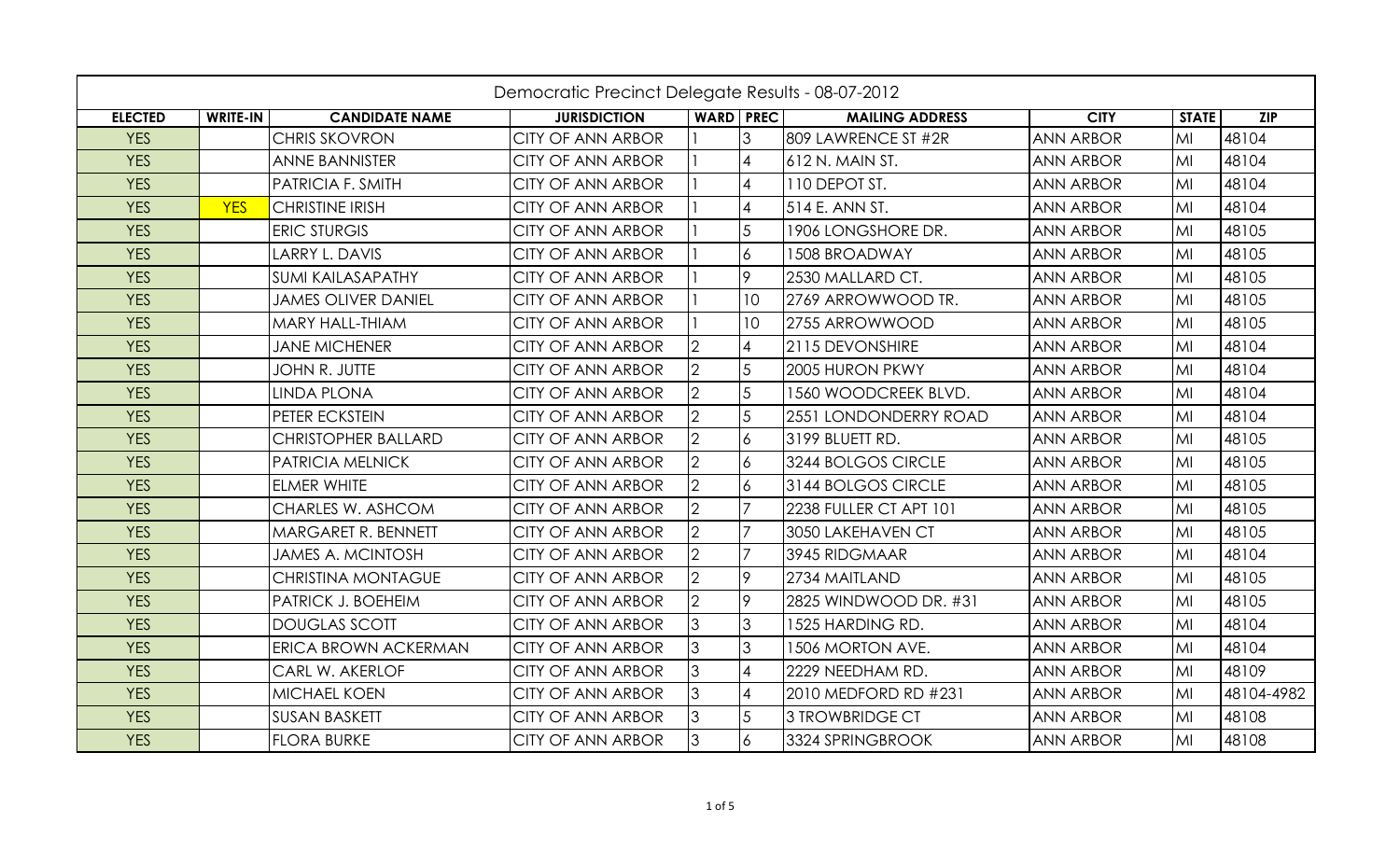| Democratic Precinct Delegate Results - 08-07-2012 |            |                             |                          |                        |                |                             |                  |              |       |
|---------------------------------------------------|------------|-----------------------------|--------------------------|------------------------|----------------|-----------------------------|------------------|--------------|-------|
| <b>ELECTED</b>                                    | WRITE-IN   | <b>CANDIDATE NAME</b>       | <b>JURISDICTION</b>      | <b>WARD PREC</b>       |                | <b>MAILING ADDRESS</b>      | <b>CITY</b>      | <b>STATE</b> | ZIP   |
| <b>YES</b>                                        |            | <b>STEVEN GULICK</b>        | <b>CITY OF ANN ARBOR</b> | $\overline{3}$         |                | 3366 CHELSEA CIR.           | <b>ANN ARBOR</b> | MI           | 48108 |
| <b>YES</b>                                        |            | <b>GREG PRATT</b>           | <b>CITY OF ANN ARBOR</b> | $\overline{3}$         | l8             | 3580 OAKWOOD ST.            | <b>ANN ARBOR</b> | MI           | 48104 |
| <b>YES</b>                                        |            | <b>KAREN KOSTAMO</b>        | <b>CITY OF ANN ARBOR</b> | $\overline{3}$         | 8              | 2829 FERNWOOD               | <b>ANN ARBOR</b> | MI           | 48104 |
| <b>YES</b>                                        |            | <b>JEREMY DANTZLER</b>      | <b>CITY OF ANN ARBOR</b> | $\overline{3}$         | 19.            | 3234 ROON THE BEN           | <b>ANN ARBOR</b> | MI           | 48108 |
| <b>YES</b>                                        |            | <b>SUSAN NEHRING</b>        | <b>CITY OF ANN ARBOR</b> | $\overline{3}$         | 19.            | <b>3290 CREEK</b>           | <b>ANN ARBOR</b> | MI           | 48108 |
| <b>YES</b>                                        |            | <b>JASON MORGAN</b>         | <b>CITY OF ANN ARBOR</b> | $\boldsymbol{\Lambda}$ | 3              | 712 GRANGER AVE.            | <b>ANN ARBOR</b> | MI           | 48104 |
| <b>YES</b>                                        |            | LAURA PACKARD               | <b>CITY OF ANN ARBOR</b> | 4                      |                | 1815 PAULINE BLVD. #3       | <b>ANN ARBOR</b> | MI           | 48103 |
| <b>YES</b>                                        |            | <b>DANIEL FINGAS</b>        | <b>CITY OF ANN ARBOR</b> |                        | $\overline{4}$ | 1309 S. SEVENTH             | <b>ANN ARBOR</b> | MI           | 48103 |
| <b>YES</b>                                        |            | <b>THOMAS BRADLEY KENT</b>  | <b>CITY OF ANN ARBOR</b> | Δ                      |                | 1309 S. SEVENTH #2          | <b>ANN ARBOR</b> | MI           | 48103 |
| <b>YES</b>                                        |            | <b>DIANE GIANNOLA</b>       | <b>CITY OF ANN ARBOR</b> |                        | $\overline{6}$ | 3252 ALPINE DR              | <b>ANN ARBOR</b> | MI           | 48108 |
| <b>YES</b>                                        |            | <b>KATHY WHITE</b>          | <b>CITY OF ANN ARBOR</b> | $\boldsymbol{\Lambda}$ | 17             | 1849 SAXON RD.              | <b>ANN ARBOR</b> | MI           | 48103 |
| <b>YES</b>                                        |            | <b>ROBERT WHITE</b>         | <b>CITY OF ANN ARBOR</b> |                        | 17             | 1849 SAXON RD.              | <b>ANN ARBOR</b> | MI           | 48103 |
| <b>YES</b>                                        |            | <b>SANDRA L. WHITE</b>      | <b>CITY OF ANN ARBOR</b> | $\boldsymbol{\Lambda}$ | 17             | 1849 SAXON RD.              | <b>ANN ARBOR</b> | MI           | 48103 |
| <b>YES</b>                                        |            | <b>WILLIAM R. LOCKWOOD</b>  | <b>CITY OF ANN ARBOR</b> |                        | 8              | <b>564 GALEN CIRCLE</b>     | <b>ANN ARBOR</b> | MI           | 48103 |
| <b>YES</b>                                        | <b>YES</b> | <b>ELIZABETH LYNN YOUNG</b> | <b>CITY OF ANN ARBOR</b> | 5                      | I2.            | 436 S. IST ST.              | <b>ANN ARBOR</b> | MI           | 48103 |
| <b>YES</b>                                        |            | <b>SCOTT MUNZEL</b>         | <b>CITY OF ANN ARBOR</b> | 5                      |                | 9 JEFFERSON CT.             | <b>ANN ARBOR</b> | MI           | 48103 |
| <b>NO</b>                                         |            | <b>THOMAS PARTRIDGE</b>     | <b>CITY OF ANN ARBOR</b> | $\overline{5}$         | 17.            | 2120 PAULINE BLVD. APT. 307 | <b>ANN ARBOR</b> | MI           | 48103 |
| <b>YES</b>                                        |            | ANNE M. HAAS                | <b>CITY OF ANN ARBOR</b> | 5                      |                | 1235 S. MAPLE #102          | <b>ANN ARBOR</b> | MI           | 48103 |
| <b>YES</b>                                        |            | <b>GENE THOMAS</b>          | <b>CITY OF ANN ARBOR</b> | $\overline{5}$         | 19.            | 215 PINERIDGE ST.           | <b>ANN ARBOR</b> | MI           | 48103 |
| <b>YES</b>                                        | <b>YES</b> | <b>SUZETTE LITTLE</b>       | <b>CITY OF ANN ARBOR</b> | 5                      | 10             | 714 DELLWOOD DR.            | <b>ANN ARBOR</b> | MI           | 48103 |
| <b>YES</b>                                        |            | <b>LOIS MAYFIELD</b>        | <b>CITY OF ANN ARBOR</b> | $\overline{5}$         | 111            | 1700 FULMER                 | <b>ANN ARBOR</b> | MI           | 48103 |
| <b>YES</b>                                        |            | JENNIE R. NEEDLEMAN         | <b>CITY OF ANN ARBOR</b> | 5                      | 11             | 1604 ARGYLE CRESCENT        | <b>ANN ARBOR</b> | MI           | 48103 |
| <b>YES</b>                                        |            | <b>DOUGLAS C. KELLEY</b>    | <b>CITY OF ANN ARBOR</b> | $\overline{5}$         | 111            | 910 SUNSET RD.              | <b>ANN ARBOR</b> | MI           | 48103 |
| <b>YES</b>                                        | <b>YES</b> | <b>THOMAS F. WIEDER</b>     | <b>TWP. OF ANN ARBOR</b> |                        |                | 2445 NEWPORT RD.            | <b>ANN ARBOR</b> | MI           | 48103 |
| <b>YES</b>                                        |            | <b>GEORGI-ANN BARGAMIAN</b> | <b>TWP. OF ANN ARBOR</b> |                        | <u> 2</u>      | 715 HEATHERWAY              | <b>ANN ARBOR</b> | MI           | 48104 |
| <b>YES</b>                                        |            | <b>SUSAN JANTSCHAK</b>      | <b>TWP. OF AUGUSTA</b>   |                        |                | 7781 MILAN-OAKVILLE RD      | <b>MILAN</b>     | MI           | 48160 |
| <b>YES</b>                                        |            | <b>STEVE GRAY</b>           | <b>TWP. OF AUGUSTA</b>   |                        | $ 2\rangle$    |                             |                  |              |       |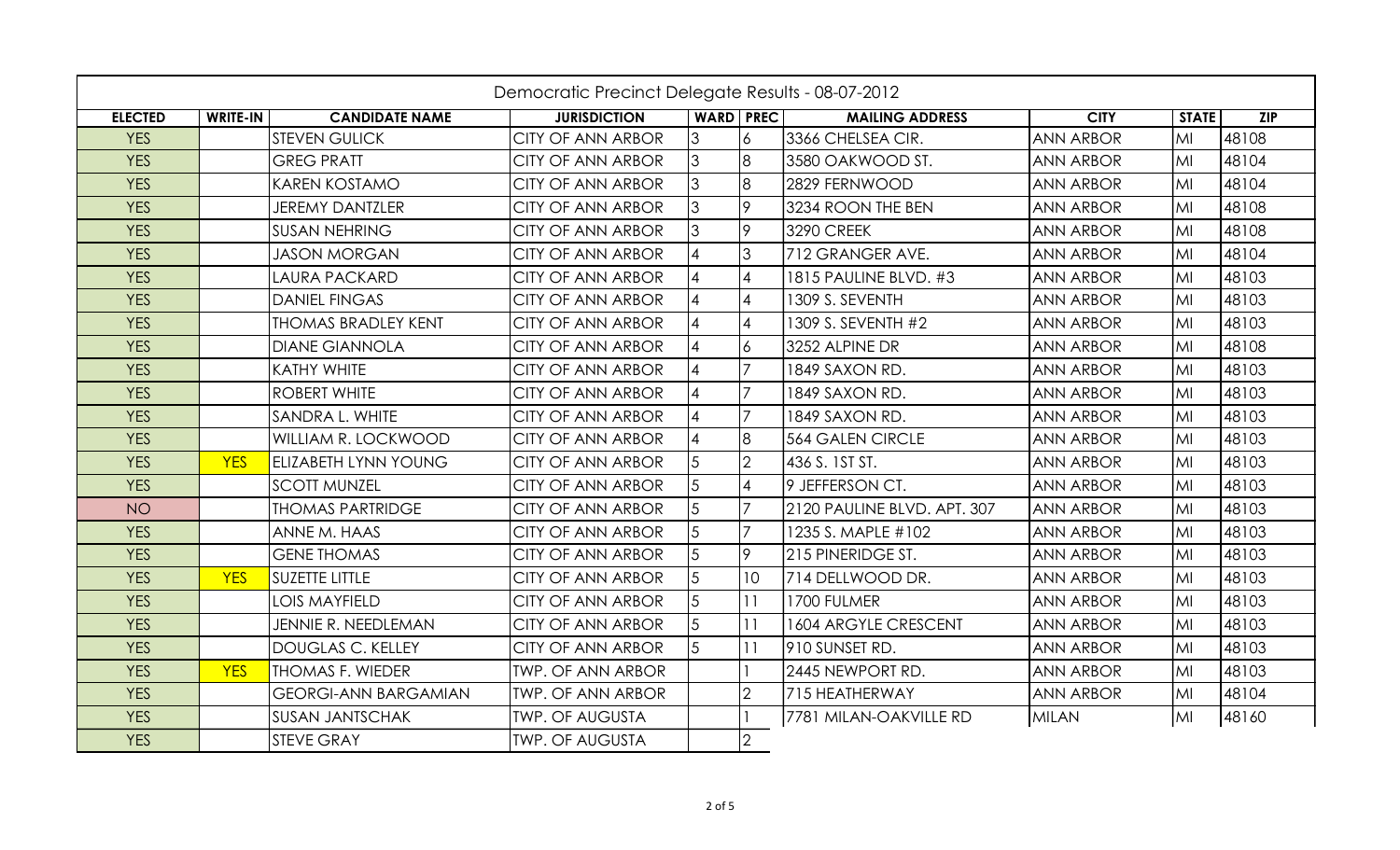|                     | Democratic Precinct Delegate Results - 08-07-2012 |                                 |                           |                  |                          |                          |                      |                |            |  |
|---------------------|---------------------------------------------------|---------------------------------|---------------------------|------------------|--------------------------|--------------------------|----------------------|----------------|------------|--|
| <b>ELECTED</b>      | WRITE-IN                                          | <b>CANDIDATE NAME</b>           | <b>JURISDICTION</b>       | <b>WARD PREC</b> |                          | <b>MAILING ADDRESS</b>   | <b>CITY</b>          | <b>STATE</b>   | <b>ZIP</b> |  |
| <b>YES</b>          |                                                   | <b>KATHY GISZCZAK</b>           | <b>TWP. OF AUGUSTA</b>    |                  | 3                        | 9760 JUDD RD.            | <b>WILLIS</b>        | MI             | 48191      |  |
| <b>YES</b>          |                                                   | <b>MIKE THORNTON</b>            | <b>TWP. OF AUGUSTA</b>    |                  | 3                        | 13840 MOSS CREEK         | <b>MILAN</b>         | MI             | 48160      |  |
| <b>YES</b>          |                                                   | <b>SUSAN CATHERMAN</b>          | <b>CITY OF CHELSEA</b>    |                  |                          | 1472 CARSTON LN.         | <b>CHELSEA</b>       | MI             | 48118      |  |
| <b>YES</b>          |                                                   | <b>FRANK PARKINSON</b>          | <b>TWP. OF LODI</b>       |                  |                          | 1894 BROOKVIEW DR.       | SALINE               | MI             | 48176      |  |
| <b>DISQUALIFIED</b> |                                                   | <b>PAULA HENCKEN</b>            | <b>TWP. OF LODI</b>       |                  | $\ddagger$               | 5640 GLEN OAK CT.        | <b>SALINE</b>        | H <sub>H</sub> | 48176      |  |
| <b>YES</b>          |                                                   | <b>BRIAN GREMINGER</b>          | <b>TWP. OF LODI</b>       |                  | $\overline{2}$           | 3036 S. ZEEB RD., APT. A | <b>ANN ARBOR</b>     | MI             | 48103      |  |
| <b>YES</b>          |                                                   | <b>BERNADETTE MALINOSKI</b>     | <b>TWP. OF LIMA</b>       |                  |                          | 13071 MCKINLEY RD.       | <b>CHELSEA</b>       | MI             | 48118      |  |
| <b>YES</b>          |                                                   | <b>LESLIE SOBEL</b>             | <b>CITY OF MILAN</b>      |                  | 1W                       | 214 W. MAIN ST.          | <b>MILAN</b>         | MI             | 48160      |  |
| <b>YES</b>          |                                                   | <b>AL HEGERICH</b>              | <b>TWP. OF NORTHFIELD</b> |                  | $\overline{2}$           | 5195 PONTIAC TRAIL       | <b>ANN ARBOR</b>     | MI             | 48105      |  |
| <b>YES</b>          |                                                   | <b>NATASHA RAYMOND</b>          | <b>TWP. OF NORTHFIELD</b> |                  | 3                        | 9375 KEARNEY RD.         | <b>WHITMORE LAKE</b> | MI             | 48189      |  |
| <b>YES</b>          |                                                   | <b>KAREN A. ZERA</b>            | <b>TWP. OF PITTSFIELD</b> |                  |                          | 5635 THOMAS RD.          | <b>ANN ARBOR</b>     | MI             | 48108      |  |
| <b>YES</b>          |                                                   | CHRISTINA L. LIRONES            | <b>TWP. OF PITTSFIELD</b> |                  |                          | 151 E. TEXTILE RD.       | <b>ANN ARBOR</b>     | MI             | 48108      |  |
| <b>YES</b>          |                                                   | KATHERINE A. WYATT              | <b>TWP. OF PITTSFIELD</b> |                  | 3                        | 3840 MAPLE DR.           | YPSILANTI            | MI             | 48197      |  |
| <b>YES</b>          | <b>YES</b>                                        | YONG HWA CHAE                   | <b>TWP. OF PITTSFIELD</b> |                  | $\overline{\mathcal{A}}$ | 4932 LAKERIDGE #TB       | YPSILANTI            | MI             | 48197      |  |
| <b>YES</b>          |                                                   | KEITH R. DUMAS, SR.             | <b>TWP. OF PITTSFIELD</b> |                  | $\overline{7}$           | 3628 MEADOW GROVE TRAIL  | <b>ANN ARBOR</b>     | MI             | 48108      |  |
| <b>YES</b>          |                                                   | <b>ALAN ISRAEL</b>              | <b>TWP. OF PITTSFIELD</b> |                  | $\overline{7}$           | 3543 BENT TRAIL DR.      | <b>ANN ARBOR</b>     | MI             | 48108      |  |
| <b>YES</b>          |                                                   | <b>MARK L. WATERS</b>           | <b>TWP. OF PITTSFIELD</b> |                  | $\overline{7}$           | 3656 HIGHLANDER WAY E.   | <b>ANN ARBOR</b>     | MI             | 48108      |  |
| <b>YES</b>          |                                                   | <b>DAVID FRIESE</b>             | <b>TWP. OF PITTSFIELD</b> |                  | 8                        | 290 W. BEMIS             | <b>SALINE</b>        | MI             | 48176      |  |
| <b>YES</b>          |                                                   | <b>PATRICIA TUPACZ SCRIBNER</b> | <b>TWP. OF PITTSFIELD</b> |                  | 9                        | 4295 SPRING LAKE BLVD.   | <b>ANN ARBOR</b>     | MI             | 48108      |  |
| <b>YES</b>          | <b>YES</b>                                        | <b>EMMUEL GULLATT</b>           | <b>TWP. OF PITTSFIELD</b> |                  | 19.                      | 4286 SPRING LAKE BLVD.   | <b>ANN ARBOR</b>     | MI             | 48108      |  |
| <b>YES</b>          |                                                   | <b>KATHLEEN BROWN TORRELLA</b>  | <b>TWP. OF PITTSFIELD</b> |                  | 10                       | 4587 CHRISTINE           | YPSILANTI            | MI             | 48197      |  |
| <b>YES</b>          |                                                   | <b>CLEVELAND CHANDLER</b>       | <b>TWP. OF PITTSFIELD</b> |                  | 10 <sup>°</sup>          | 4643 HUNT CLUB DR APT 1A | YPSILANTI            | MI             | 48197      |  |
| <b>YES</b>          |                                                   | <b>MARY LIRONES</b>             | <b>CITY OF SALINE</b>     |                  | $\overline{2}$           | 373 W. BENNETT ST.       | SALINE               | MI             | 48176      |  |
| <b>YES</b>          |                                                   | <b>WALTER GRAHAM SHWAYDER</b>   | <b>CITY OF SALINE</b>     |                  | 3                        | 424 SALINE RIVER DR.     | SALINE               | MI             | 48176      |  |
| <b>YES</b>          |                                                   | CHRIS SAVAGE                    | TWP. OF SCIO              |                  | $\overline{2}$           | 2367 BAKER RD.           | <b>DEXTER</b>        | MI             | 48130      |  |
| <b>YES</b>          |                                                   | ERIC E. KELLER                  | TWP. OF SCIO              |                  | 5                        | 6655 JACKSON RD UNIT 297 | <b>ANN ARBOR</b>     | MI             | 48103      |  |
| <b>YES</b>          |                                                   | <b>MARGARET WELCH</b>           | <b>TWP. OF SCIO</b>       |                  | 5                        | 711 WILDWOOD LANE        | <b>ANN ARBOR</b>     | MI             | 48103      |  |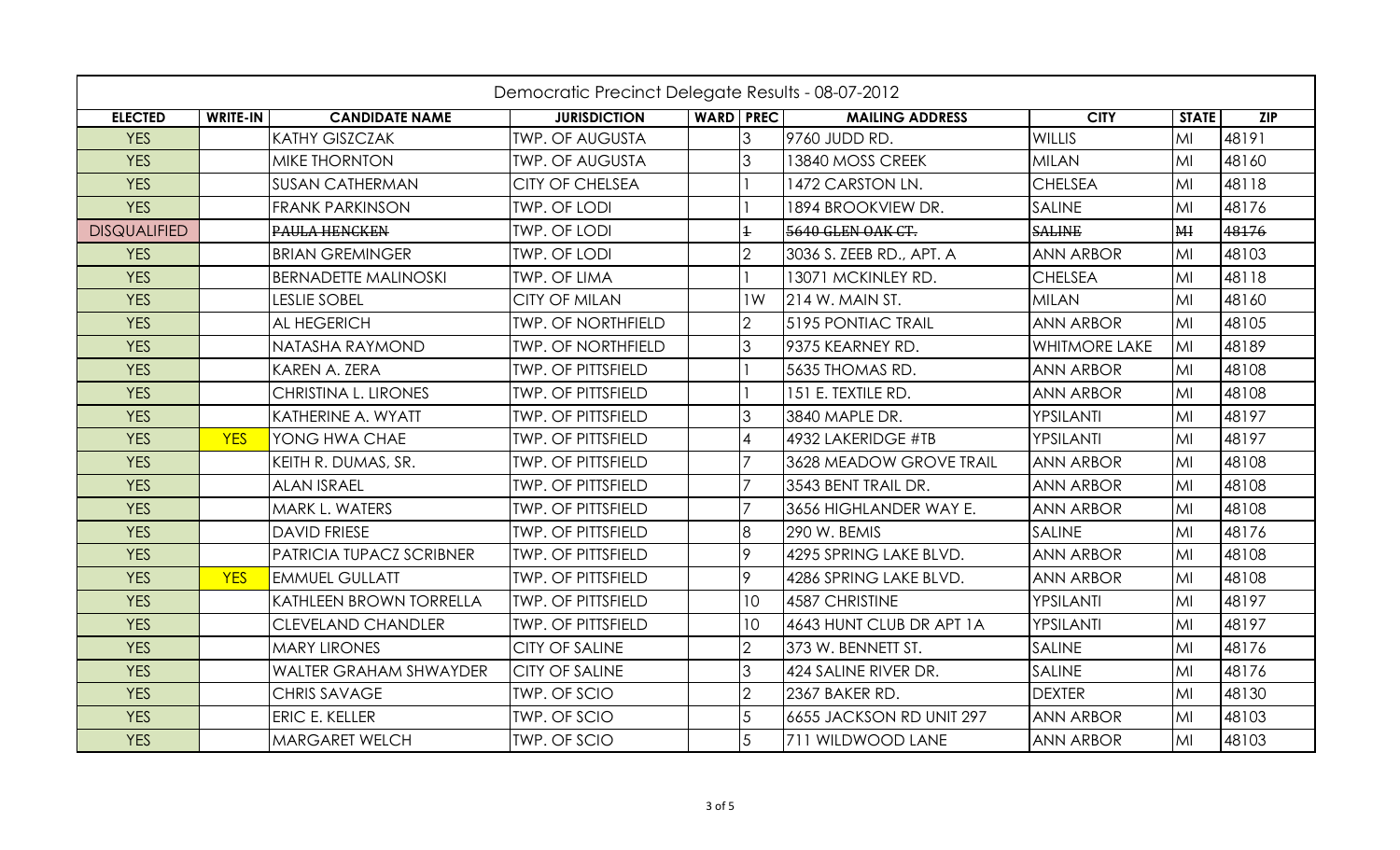| Democratic Precinct Delegate Results - 08-07-2012 |                 |                               |                          |                  |                |                           |                      |              |                  |
|---------------------------------------------------|-----------------|-------------------------------|--------------------------|------------------|----------------|---------------------------|----------------------|--------------|------------------|
| <b>ELECTED</b>                                    | <b>WRITE-IN</b> | <b>CANDIDATE NAME</b>         | <b>JURISDICTION</b>      | <b>WARD PREC</b> |                | <b>MAILING ADDRESS</b>    | <b>CITY</b>          | <b>STATE</b> | $\overline{ZIP}$ |
| <b>YES</b>                                        |                 | <b>JAMES L. DRIES</b>         | <b>TWP. OF SCIO</b>      |                  |                | 3840 N. MICHAEL RD. N.    | <b>ANN ARBOR</b>     | MI           | 48103            |
| <b>YES</b>                                        |                 | MEREDITH A. STEIH             | <b>TWP. OF SCIO</b>      |                  | 8              | 3113 MILLER RD.           | <b>ANN ARBOR</b>     | MI           | 48103            |
| <b>YES</b>                                        |                 | MONA L. WALZ                  | TWP. OF SCIO             |                  | 9              | 331 SCIO VILLAGE CT. #176 | <b>ANN ARBOR</b>     | MI           | 48103            |
| <b>YES</b>                                        |                 | ROBERT E. BAILEY              | <b>TWP. OF SCIO</b>      |                  | 9              | 424 LITTLE LAKE DR #13    | <b>ANN ARBOR</b>     | MI           | 48103            |
| <b>YES</b>                                        |                 | <b>BARBARA RYAN FULLER</b>    | <b>TWP. OF SHARON</b>    |                  |                | 17750 SHARON VALLEY RD.   | <b>MANCHESTER</b>    | MI           | 48158            |
| <b>YES</b>                                        | <b>YES</b>      | <b>DITA ALBERT</b>            | <b>TWP. OF WEBSTER</b>   |                  |                | 7465 JENNINGS RD.         | <b>WHITMORE LAKE</b> | MI           | 48189            |
| <b>YES</b>                                        |                 | <b>BRENDA L. MCKINNEY</b>     | <b>TWP. OF SUPERIOR</b>  |                  | $\overline{2}$ | 8418 THAMES CT.           | YPSILANTI            | MI           | 48198            |
| <b>YES</b>                                        |                 | ERIC BORREGARD                | <b>TWP. OF WEBSTER</b>   |                  | $\overline{2}$ | 7544 LAKE HOLLOW CT       | <b>DEXTER</b>        | MI           | 48130            |
| <b>YES</b>                                        |                 | <b>BARBARA A. PRATER</b>      | <b>TWP. OF YORK</b>      |                  | $\overline{2}$ | 8303 WARNER RD.           | <b>SALINE</b>        | MI           | 48176            |
| <b>YES</b>                                        | <b>YES</b>      | <b>DEONNA MARIE MOORE</b>     | <b>CITY OF YPSILANTI</b> |                  |                | 973 JEFFERSON             | YPSILANTI            | MI           | 48197            |
| <b>YES</b>                                        |                 | PHIL HOLLIFIELD               | <b>CITY OF YPSILANTI</b> |                  | $\overline{2}$ | 125 HAWKINS               | YPSILANTI            | MI           | 48197            |
| <b>YES</b>                                        |                 | SABRINA GRANT-CHISHOLM        | <b>CITY OF YPSILANTI</b> |                  | $\overline{2}$ | 417 BURTON CT.            | YPSILANTI            | MI           | 48197            |
| <b>YES</b>                                        |                 | <b>ANNE BROWN</b>             | <b>CITY OF YPSILANTI</b> | $\mathfrak{D}$   |                | 2125 COLLEGEWOOD          | YPSILANTI            | MI           | 48197            |
| <b>YES</b>                                        |                 | <b>LINDA HORNE</b>            | <b>CITY OF YPSILANTI</b> | 3                | $\overline{2}$ | 205 OAK ST. #1            | YPSILANTI            | MI           | 48198            |
| <b>YES</b>                                        |                 | KIMMEKA PIPKINS               | <b>TWP. OF YPSILANTI</b> |                  |                | 390 ELMWOOD DR.           | YPSILANTI            | MI           | 48197            |
| <b>YES</b>                                        |                 | <b>CARISSA COLLINS WATSON</b> | <b>TWP. OF YPSILANTI</b> |                  | $\overline{3}$ | 180 S. MANSFIELD          | YPSILANTI            | MI           | 48197            |
| <b>YES</b>                                        |                 | <b>JAMES BLAIN ANDERSON</b>   | <b>TWP. OF YPSILANTI</b> |                  | $\overline{3}$ | 226 KIRK ST.              | YPSILANTI            | MI           | 48197            |
| <b>YES</b>                                        |                 | <b>GLORIA C. PETERSON</b>     | <b>TWP. OF YPSILANTI</b> |                  | $\overline{4}$ | 1146 RUE WILLETTE BLVD.   | YPSILANTI            | MI           | 48198            |
| <b>YES</b>                                        |                 | RONNIE DEAN PETERSON          | <b>TWP. OF YPSILANTI</b> |                  | $\overline{4}$ | 1146 RUE WILLETTE BLVD.   | YPSILANTI            | MI           | 48198            |
| <b>YES</b>                                        |                 | <b>RODERICK CASEY</b>         | <b>TWP. OF YPSILANTI</b> |                  | $\overline{4}$ | 521 BELMONT DR.           | YPSILANTI            | MI           | 48198            |
| <b>YES</b>                                        |                 | MIKE MARTIN                   | <b>TWP. OF YPSILANTI</b> |                  | 8              | 1371 DUNCAN AVE.          | YPSILANTI            | MI           | 48198            |
| <b>YES</b>                                        |                 | <b>ANTWAUN L. RILEY</b>       | <b>TWP. OF YPSILANTI</b> |                  | 9              | 1127 S GROVE ST.          | YPSILANTI            | MI           | 48198            |
| <b>YES</b>                                        |                 | <b>GILBERT ROYSTER</b>        | <b>TWP. OF YPSILANTI</b> |                  | 10             | 1241 S. HARRIS RD. #201   | YPSILANTI            | MI           | 48198            |
| <b>YES</b>                                        |                 | <b>DERRICK A. AMISON</b>      | <b>TWP. OF YPSILANTI</b> |                  | 11             | 1815 HEATHERRIDGE ST.     | YPSILANTI            | MI           | 48198            |
| <b>YES</b>                                        |                 | <b>BRIEN MARTIN</b>           | <b>TWP. OF YPSILANTI</b> |                  | 11             | 2383 SUNNYGLEN AVE.       | YPSILANTI            | MI           | 48198            |
| <b>YES</b>                                        |                 | <b>RUTH GOLDEN</b>            | <b>TWP. OF YPSILANTI</b> |                  | 11             | 2381 RAVENWOOD            | YPSILANTI            | MI           | 48198            |
| <b>YES</b>                                        |                 | <b>LARRY DOE</b>              | <b>TWP. OF YPSILANTI</b> |                  | 13             | 9347 S. HURON RIVER DR.   | YPSILANTI            | MI           | 48197            |